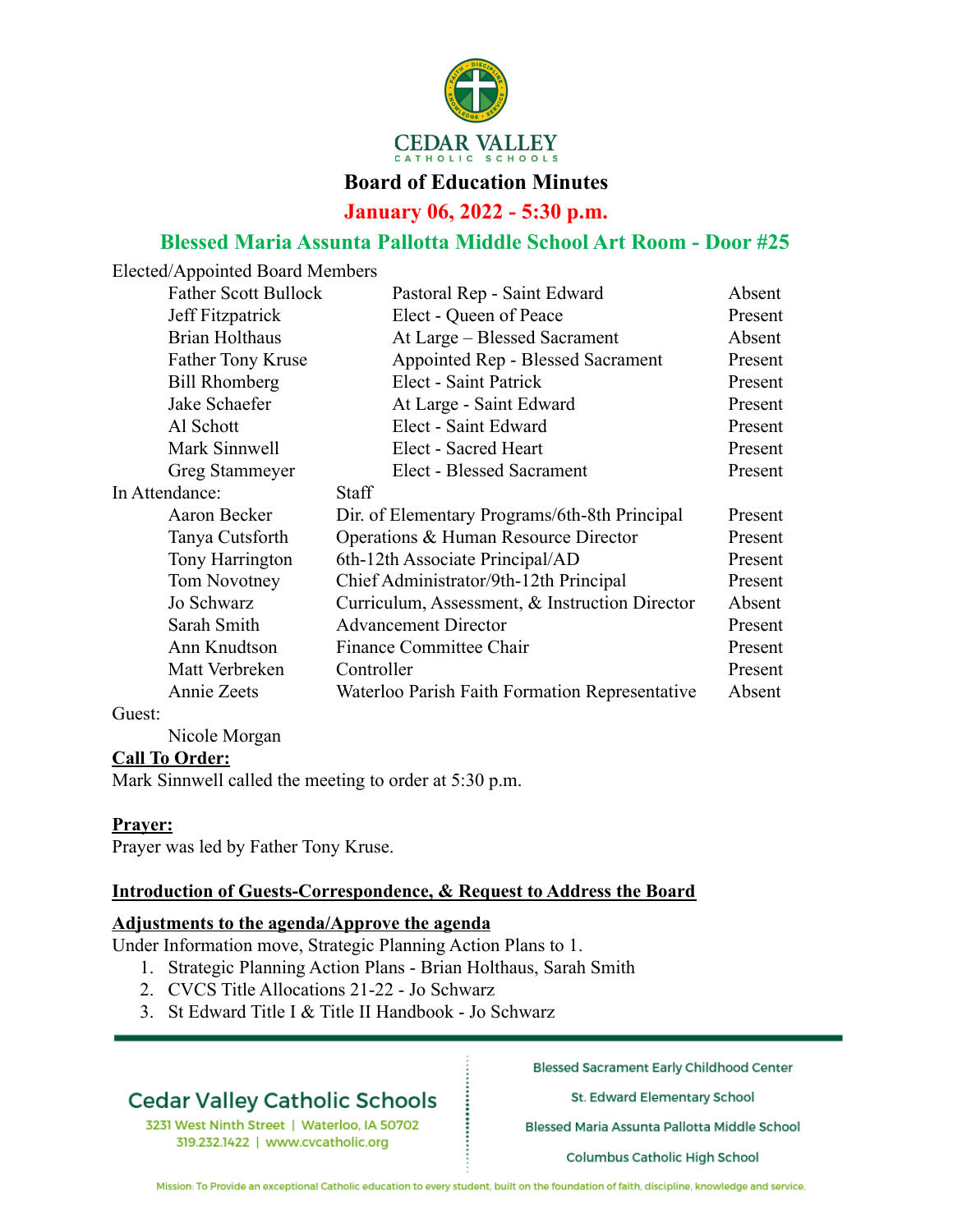

#### **Consent agenda:**

A motion to approve the consent agenda of minutes and personnel. (Greg Stammeyer, Al Schott) Motion Carried.

## **Information:**

1. Strategic Planning Action Plans - Brian Holthaus, Sarah Smith Enrollment & Retention - Nicole Morgan presented to the board about the Adult Ambassador committee. The committee will work to spread information on CVCS. They want to be able to connect with parents as a touchpoint for questions everyday. The launch date is the 22-23 school year. Goals for the first year are: Create social media ambassadors. Parent ambassadors for new families in each building. Future goals: Transition year ambassadors. Parent ambassadors for tours. Mentor families. Immediate goals: Promote on review websites, STO promotions, calls to preschool 4 and kindergarten families

Development & Donor Relations - Sarah noted that a mailing for annual fund and business appeals has been sent out. Athletic sponsorships are part of the plan. New matching gift programs, along with the John Deere programs for donations and volunteer hours.

Academic Excellence - Bill Rhomberg gave the board a brief update on the committee's status. The committee will be working on the best answer for the system. Each grade and/or building will have different directives. The committee wants to know the best way to communicate to parents so their students have the best academic experience.

The State of the System meeting is still being planned for the week of Catholic Schools Week. Sarah and Brian will be reaching out to the board to help facilitate the evening.

- 2. CVCS Title Allocations 21-22 Jo Schwarz
- 3. St Edward Title I & Title II Handbook Jo Schwarz

Any questions on Title Allocations and Title handbooks can be emailed to Jo Schwarz at [jschwarz@cvcatholic.org.](mailto:jschwarz@cvcatholic.org)

## **Old business – Action Items:**

1. CHS Athletic Sharing Agreement with Waterloo Christian - Tony Harrington At this time Waterloo Christian has opted out of a possible athletic sharing agreement. They have left the door open for discussion down the road.

## **New business – Action Items:**

1. 2022-2023 Archdiocesan Reduction in Force Policy - Tanya Cutsforth

# **Cedar Valley Catholic Schools**

3231 West Ninth Street | Waterloo, IA 50702 319.232.1422 | www.cvcatholic.org

**Blessed Sacrament Early Childhood Center** 

St. Edward Elementary School

Blessed Maria Assunta Pallotta Middle School

**Columbus Catholic High School** 

Mission: To Provide an exceptional Catholic education to every student, built on the foundation of faith, discipline, knowledge and service.